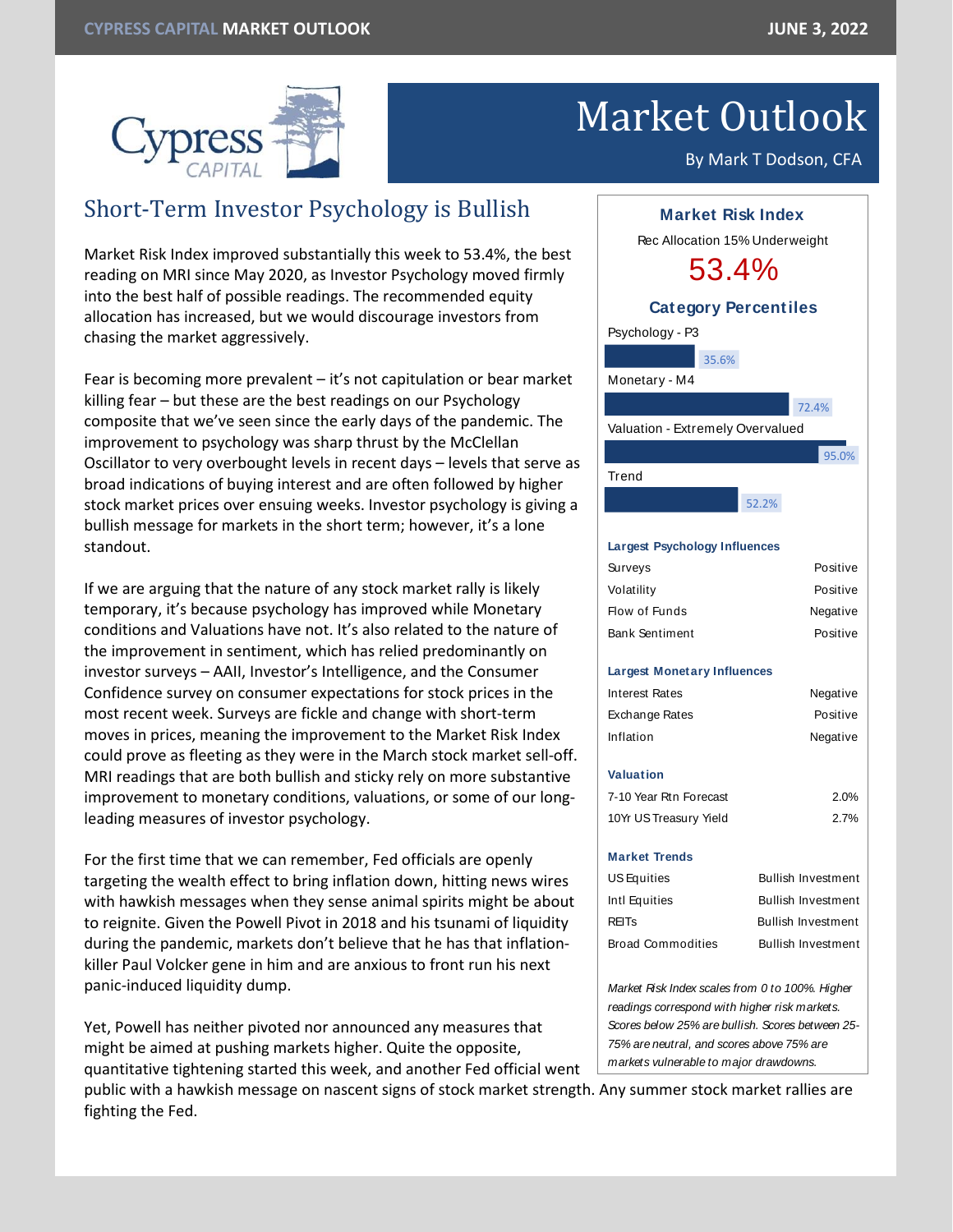This environment is unfamiliar for most of us, with more than a decade of unprecedented monetary stimulus, followed by a \$5 trillion Federal government dump of cash to the public to fight a pandemic. The result is the tightest labor market in a generation, inflation rivaling the 1970s, and a Fed in inflation denial now forced to tighten into an oil supply shock and a slowing economy.

The Consumer Confidence survey captured the dichotomy perfectly - late cycle, overheated economy readings from consumers who expect higher interest rates and lower stock prices. Since the Conference Board started asking questions about interest rates and stock markets in 1987, we have never had a combination of consumers expecting so little for stocks while at the same time being so confident that interest rates are going higher. This has been a bullish combination in the past, occurring mid-cycle as the Fed was shifting from easy to tight money, but the question has never been asked when inflation was running this hot. We suspect this particular response combination would have been more common should the survey have gone back into the 1970s.

Until we see clear signs of capitulation or even conditions where equities are priced to return a premium over Treasury bonds again, we cannot in good conscience be aggressive buyers and overweight equities in investment portfolios. We are fading our FOMO.

## **Charts of the Week**

#### **Psychology Composite Categories**

We don't show this chart often, but the massive improvement in Investor Psychology is heavily skewed toward how investors are responding to surveys.

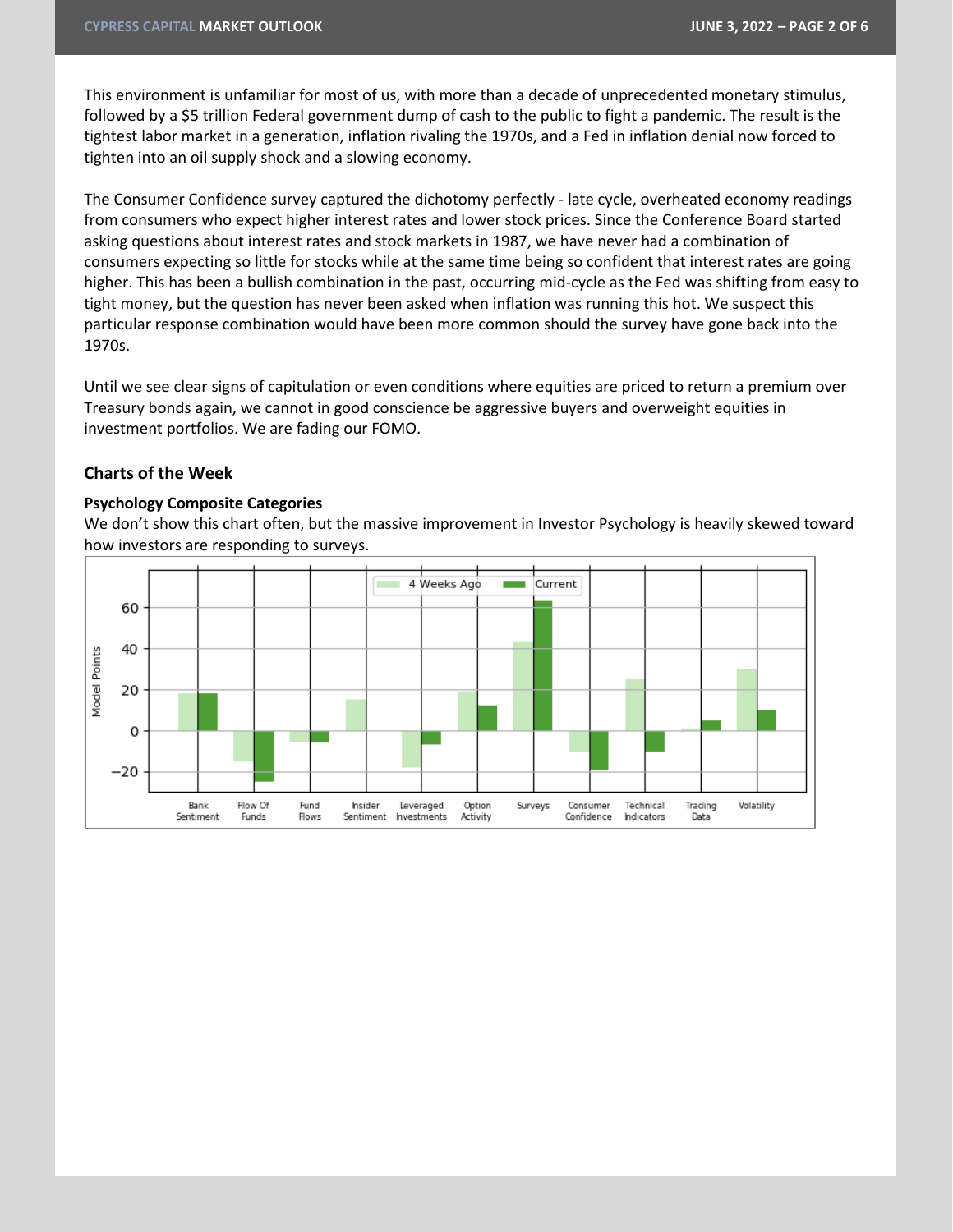#### **Equity Put/Call Ratio**

No capitulation yet, but more steady improvement here points to signs that the speculative environment created by the pandemic stimulus is drawing to a close.



# **Consumer Confidence – Gap between Present Situation and Future Expectations** This measure of consumer confidence still indicates a late-cycle, overheated, economy.

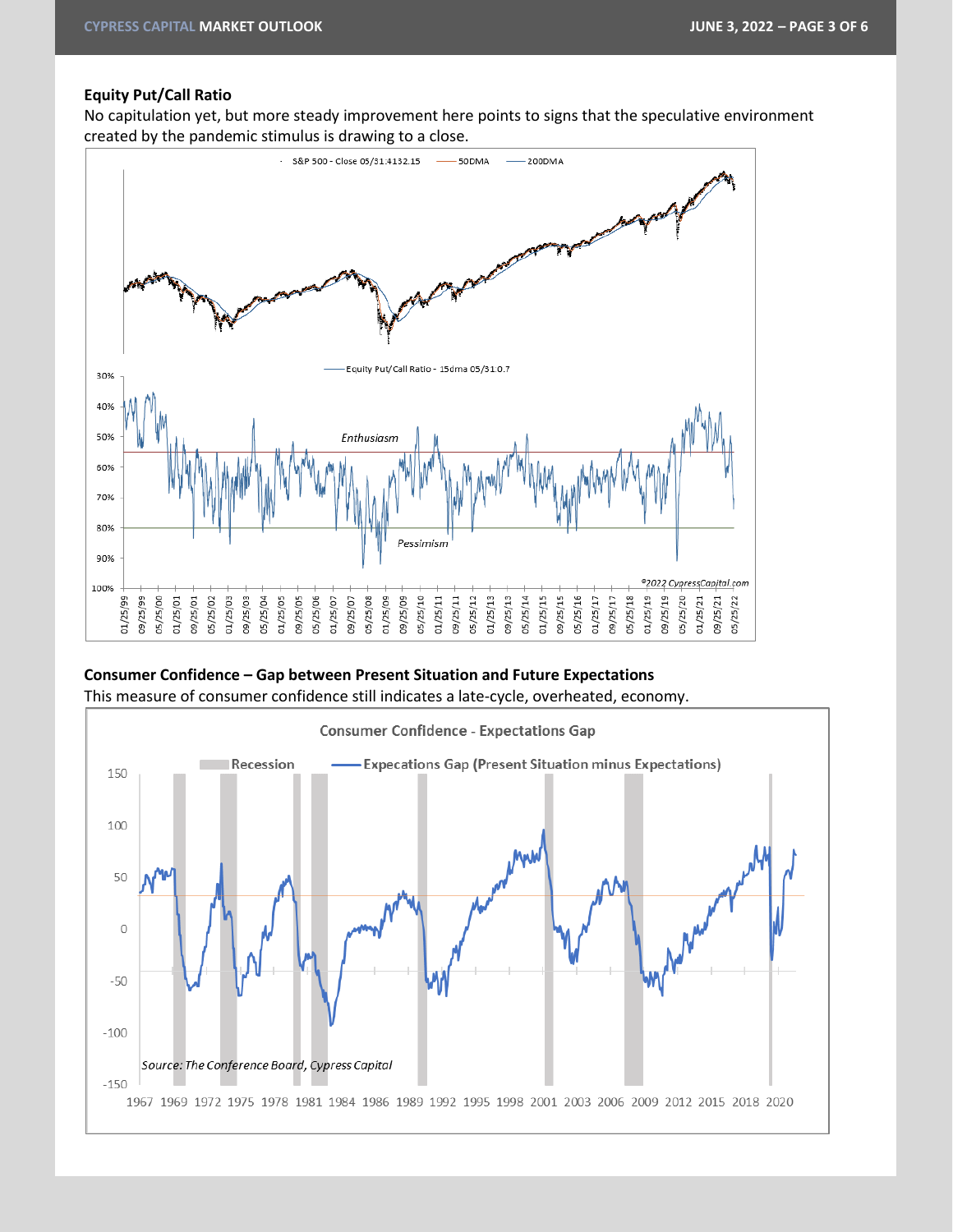#### **Consumer Confidence – Net percentage of consumers expecting higher interest rates**

Unlike most stock market corrections in recent history, consumers still expect higher interest rates. Rising inflation expectations won't break until this chart shows a sharp decline.





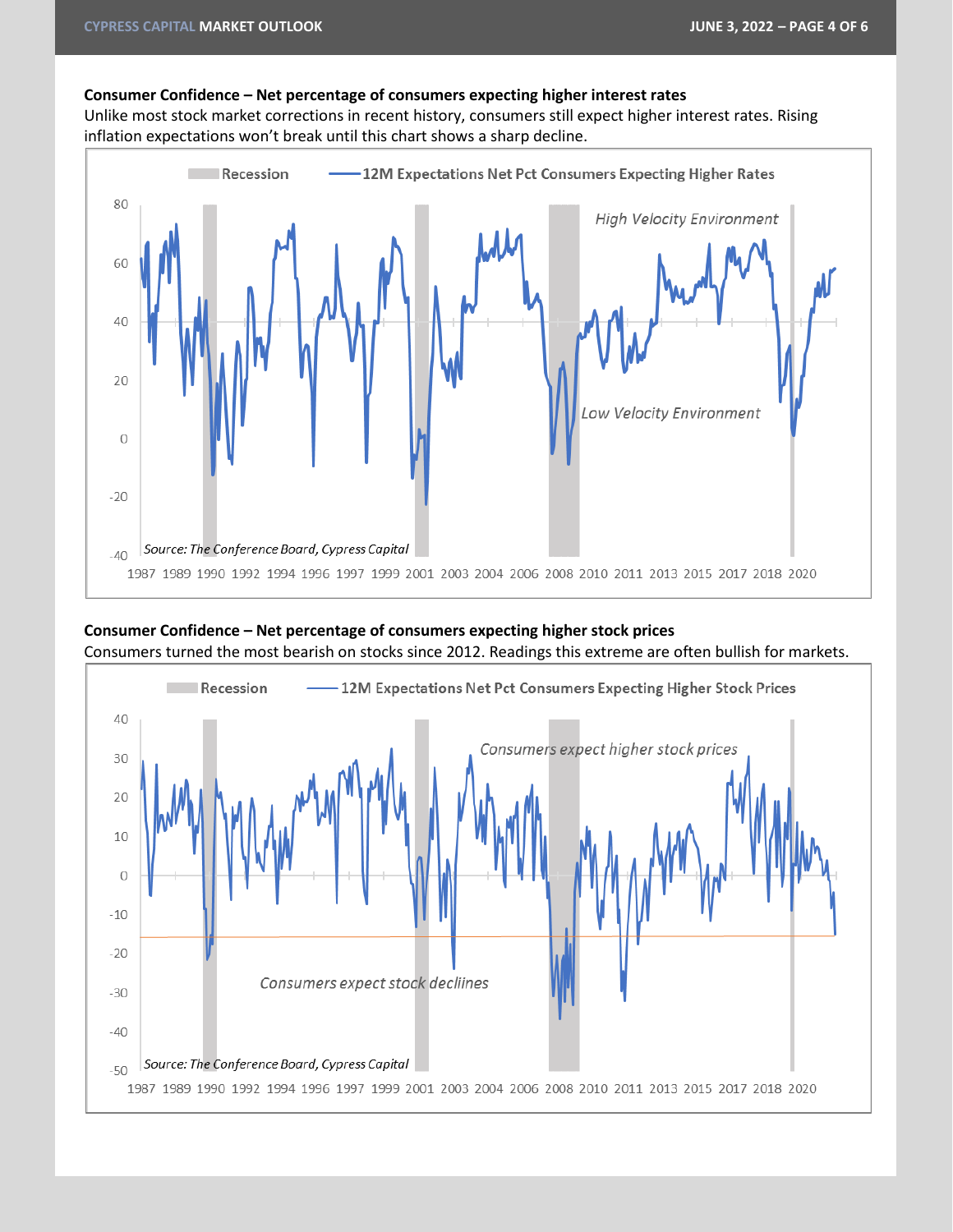#### **AAII Surveys – Allocations versus Sentiment**

The four-week average of the AAII sentiment survey rivals the 2008 lows, while the monthly poll of equity allocations only retreated modestly in May. The divergence in messages between the two surveys is the widest since January 2008, well before the 2008 recession was on the radar of most investors.